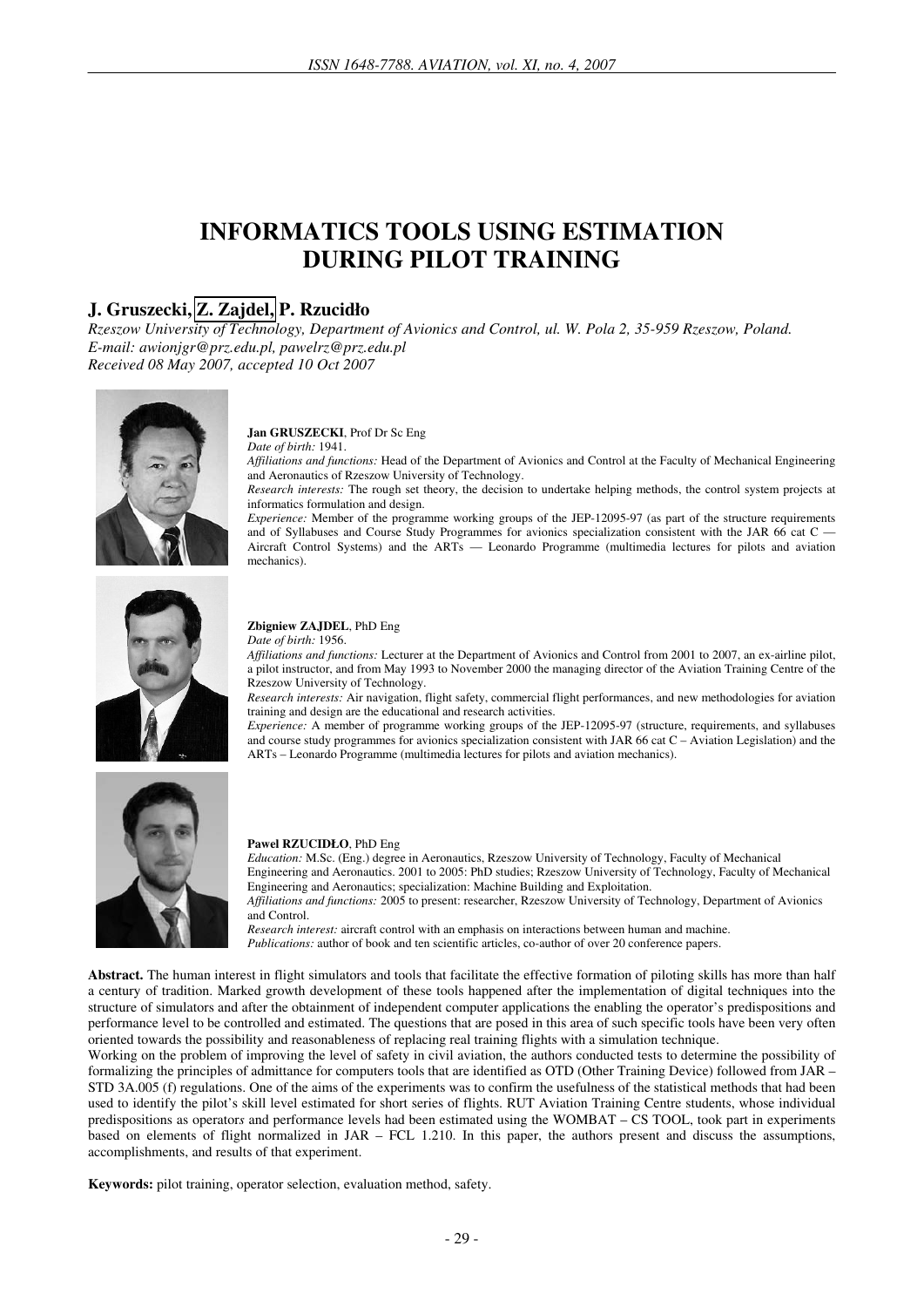## **Introduction**

Considering the particular requirements for pilot and aircraft, we should take the complete man-machine system into account. Requirements for operator and flying object should not be separated, because a flying object is built for the purposes of a human operator. On the other hand, man is trained to reach best performance of complete pilot-aircraft system. Passing over particular characteristics of flying object we can ask: "Is it possible to shape operator skills for purposes of flying object? How to evaluate piloting technique during training process? ".

The answers to these questions will be possible after characterizing the following notions: the skills of the operator when performing simple activities (reflexes, habits), the possibility to utilize facts (experience), and skills interconnected with knowledge (inference). Considering the pilot-operator system as a structure that is able to realise the three groups of operations mentioned above, we can formulate the requirements for the control of a flying object. These requirements exist as legal regulations, rules, and procedures for teaching and training pilots. They are also concerned with monitoring knowledge and skills.

Talking about the scope of a pilot's knowledge, we mean the theoretical and experimental aspects of aircraft control and its interactions with the surroundings. The pilot/operator should be acquainted with the principles of the properties of flying objects (including all subassemblies), atmospheric phenomena, and rules of control. This knowledge should allow the pilot to communicate and operate in every place on the Earth, to

realise all necessary ground operations (refuelling, ordering repairs, and supporting passengers) and even to know the habits of different communities. The use of the appropriate knowledge in a specific situation can be defined as the ability to infer. The skill for connecting pieces of knowledge with facts allows a pilot to optimise low level activities (create reflex actions).

We can define experience as the ability to perform a specified activity in a fixed time. Such a definition of experience is identified with the acquisition of remembered facts. This aptitude is renewable and modifiable depending on the method of collecting facts. This process can proceed during:

- flight under various conditions,
- training on a real object,
- training on simulator,
- aircraft exploitation learning process.

The evaluation of operator experience can be measurable, and miscellaneous measures (range, quality of approximation, fuzzy range, and classification) can be applied to determine which skills have been acquired.

The most numerous group of operations are lowlevel training activities. The completion of such tasks is strictly connected with simple physical actions. These actions are restricted by defined thresholds of precision.

Three areas of pilot's know-how (presented as a hierarchical structure in Fig 1) are tested during the training and education of pilots. In this article, the authors concentrate on methods of evaluating the improvement of a pilot's skills. The AL200MCC simulator and WOMBAT situational awareness and stress tolerance testing system have been used for these purposes.



**Fig 1.** Areas of pilot's know-how

## **Method of training evaluation**

Every action of a pilot should be evaluated in the context of the legal regulations that define methods for monitoring the maintenance of flight parameters. The JAR – AWO regulation (*JAR – All Weather Operations*) allows applying statistical methods to the assessment of a pilot's skill [2]. This method is based on the Rayleigh distribution. Appropriate and allowable deviations of particular flight parameters and levels of training are specified in JAR – FCL 1.210 (*JAR – Flight Crew Licensing*) regulations [3].

The method that is presented to evaluate training is based on a table of statistical values (table 1). Deviations of chosen variables are assigned statistical values (range from 0 to 2) and associated with a specified flight task. The assignment of deviations is done with the use of templates preparing for every kind of task. An example of a template for a "rate one" task, intercepting and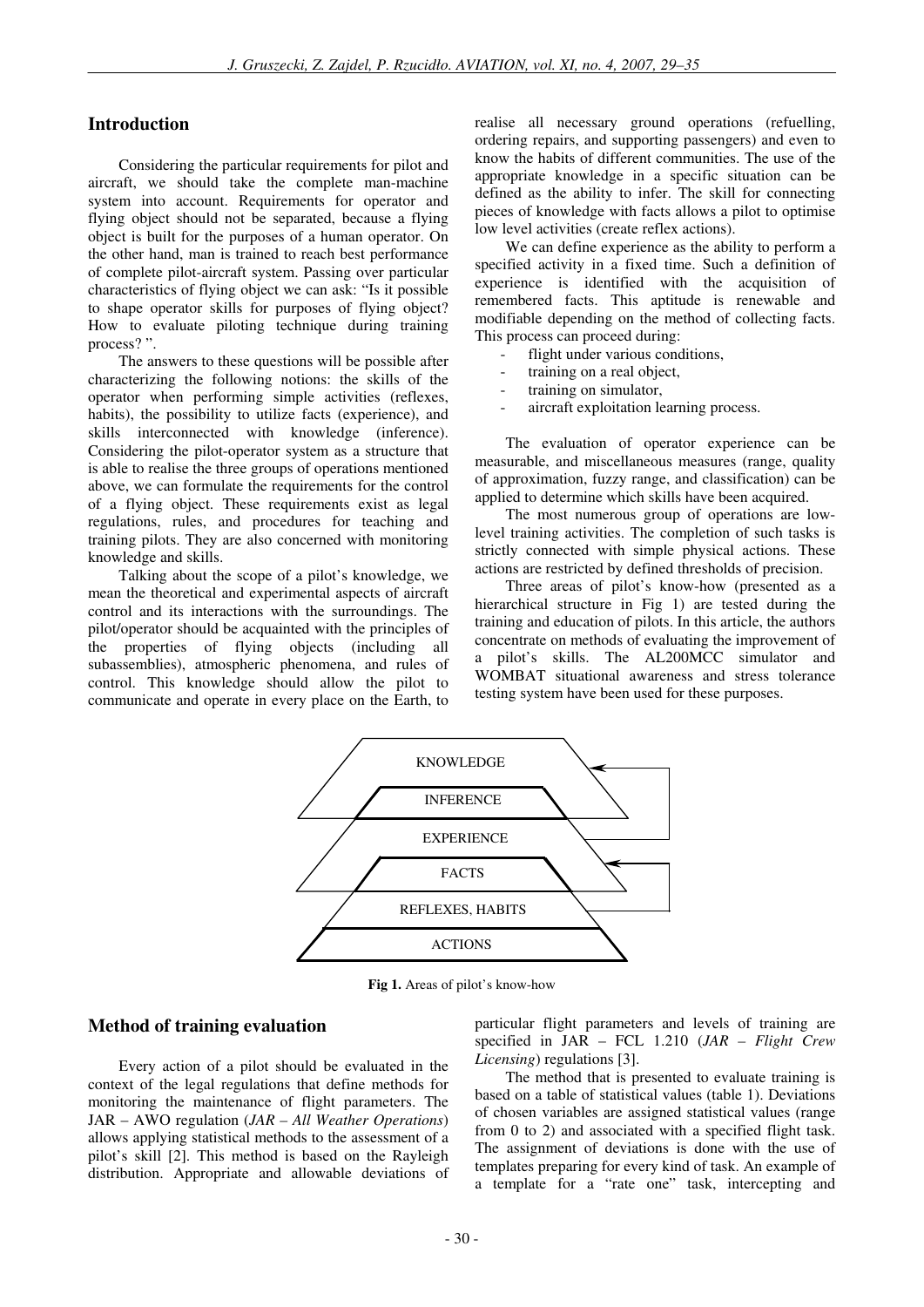maintaining the desired heading HDG 100, is presented in figure 2. Making use of templates, a table of statistical values, and maximal deviations of flight parameters

enable success curves to be drawn (Fig 3). The success curve illustrates the sum of the deviations recorded during training according to the number of samples.



**Fig 2.** Template of deviations:

- 1. Constant bank angle "rate one".
- 2. Interception of desired heading (HDG 100).
- 3. Precision of maintaining constant heading (HDG 100)

#### **Table 1.** Assignment of statistical values

| Acceptable tolerances |                                   |             |                   |                               |                                        |                                          |           |
|-----------------------|-----------------------------------|-------------|-------------------|-------------------------------|----------------------------------------|------------------------------------------|-----------|
| heading               | radio<br>navigation<br>(tracking) | altitude    | climb<br>gradient | turns radius<br>"RATE<br>ONE" | flight time<br>after passing<br>beacon | precision of<br>QDM, QDR<br>interception | Deviation |
| [deg]                 | [deg]                             | [feet]      | [feet]            | [NM]                          | [sec]                                  | [NM]                                     |           |
| $1 - 2.5$             | $1 - 2.5$                         | $0 - 50$    | $0 - 50$          | $0 - 0.1$                     | $0 - 3$                                | $0 - 0.1$                                | 0.2       |
| $2.5 - 5$             | $2.5 - 5$                         | $50 - 100$  | $50 - 100$        | $0.1 - 0.2$                   | $3-6$                                  | $0.1 - 0.2$                              | 0.4       |
| $5 - 7.5$             | $5 - 7.5$                         | $100 - 150$ | $100 - 150$       | $0.2 - 0.3$                   | $6 - 9$                                | $0.2 - 0.3$                              | 0.6       |
| $7.5 - 10$            | $7.5 - 10$                        | 150–200     | $150 - 200$       | $0.3 - 0.4$                   | $9 - 12$                               | $0.3 - 0.4$                              | 0.8       |
| $10 - 12.5$           | $10 - 12.5$                       | $200 - 250$ | $200 - 250$       | $0.4 - 0.5$                   | $12 - 15$                              | $0.4 - 0.5$                              | 1.0       |
| $12.5 - 15$           | $12.5 - 15$                       | $250 - 300$ | $250 - 300$       | $0.5 - 0.6$                   | $15 - 18$                              | $0.5 - 0.6$                              | 1.2       |
| $15 - 17.5$           | $15 - 17.5$                       | $300 - 350$ | $300 - 350$       | $0.6 - 0.7$                   | $18 - 21$                              | $0.6 - 0.7$                              | 1.4       |
| $17.5 - 20$           | $17.5 - 20$                       | 350-400     | 350 - 400         | $0.7 - 1$                     | $21 - 24$                              | $0.7 - 1$                                | 1.6       |
| >20                   | >20                               | >400        | >400              | >1                            | >24                                    | >1                                       | 2.0       |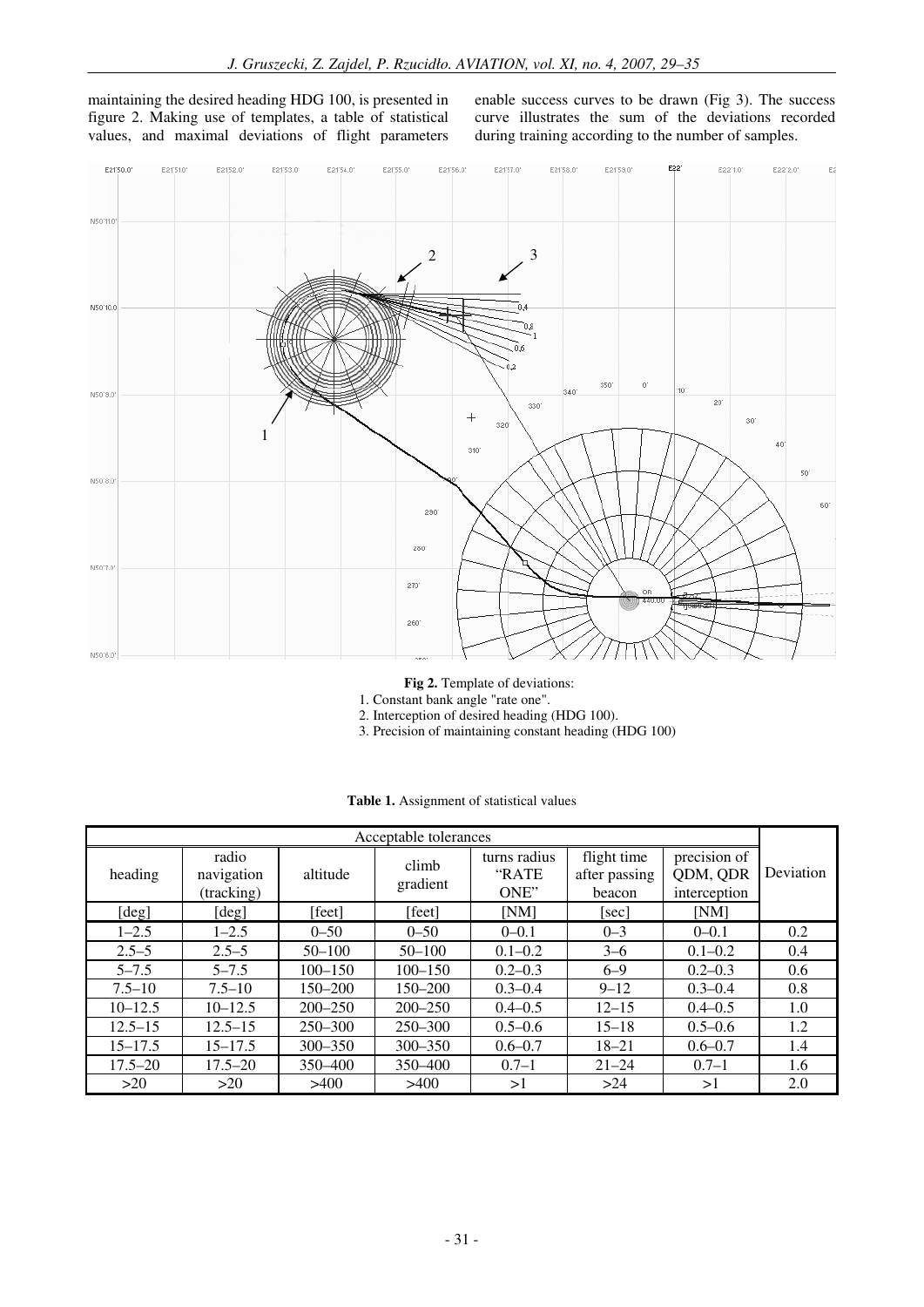

**Fig 3.** Example of curves of success

The graph presented in figure 3 is plotted with the assumption that maximal deviations conform to the Rayleigh distribution. The probability density in this distribution can be expressed as:

$$
p(x) = \frac{x}{\lambda_0^2} e^{-\frac{1}{2} \left(\frac{x}{\lambda_0}\right)^2}
$$
 (1)

where:  $\lambda_0$  – parameter of Rayleigh distribution, x – maximal deviation.

The probability of a maximal deviation smaller than  $x_0$  is:

$$
P(x_0) = \int_0^{x_0} p(x) dx = 1 - e^{-\frac{1}{2} \left(\frac{x}{\lambda_0}\right)^2}
$$
 (2)

where:

$$
\lambda_0^2 = \frac{1}{2} \int_0^{x_0} x^2 p(x) dx
$$
 (3)

Equation (3) can be approximated with sufficient precision by this formula:

$$
\lambda_0^2 = \frac{1}{2n} \sum_{i=1}^n (x_i)^2
$$
 (4)

where  $n$  – number of samples,  $x_i$  – maximal deviation in every sample.

The large number of samples permits the estimation of  $\lambda_0^2$  directly from dependences (1–4). The use of an extra parameter,  $\mu$  (characterized by normal distribution with zero expected value and standard deviation equal to 1), is obligatory for the estimation of  $\lambda$  when there are not many samples:

$$
\mu = \frac{\left(\lambda^2 - \lambda_0^2\right)\sqrt{n}}{\lambda_0^2} \tag{5}
$$

Defining parameter  $\tau$  for the established trust factor, we obtain:

$$
\tau = \frac{1}{\sqrt{2\pi}} \int_{-\infty}^{\mu} e^{-\frac{\mu^2}{2}} d\mu
$$
 (6)

For  $P(\mu > -\mu_1) = P(\mu < \mu_1)$  we get only one value of trust factor µ. It can be concluded that the statistical method presented checks whether the recorded deviation is located in assumed norms with a sufficient level of trust. The method is satisfactory even when the number of samples is not large.

We can draw a theoretical curve of success using formulas (1) to (6). Assuming the probability of the correct realization of operation P  $(x_0)$ , we can obtain the curve of success for  $\lambda_0$  from dependence (1)

$$
\frac{x_0}{\lambda_0} = \sqrt{-2\ln(1 - P(x_0))}
$$
\n(7)

We can notice in figure 3 that the curve of success can intersect the curve of deviations (pilot 2 and thrust factor 85 %) but does not necessarily have to (pilot 1). Results achieved by pilot 1 are better than assumed whereas results of the test of the second operator are below expected.

## **FNPT II MCC simulator, results of experiment**

A group of 18 students took part in an experiment realised with the use of a AL200 MCC flight simulator. Graduates of flight school before the IFR course and those with other levels of aviation experience had been selected. The main objective of the experiment was to demonstrate the usability of simulation software for obtaining ability for IFR flights.



**Fig 4.** AL200 MCC flight simulator at RUT Training Centre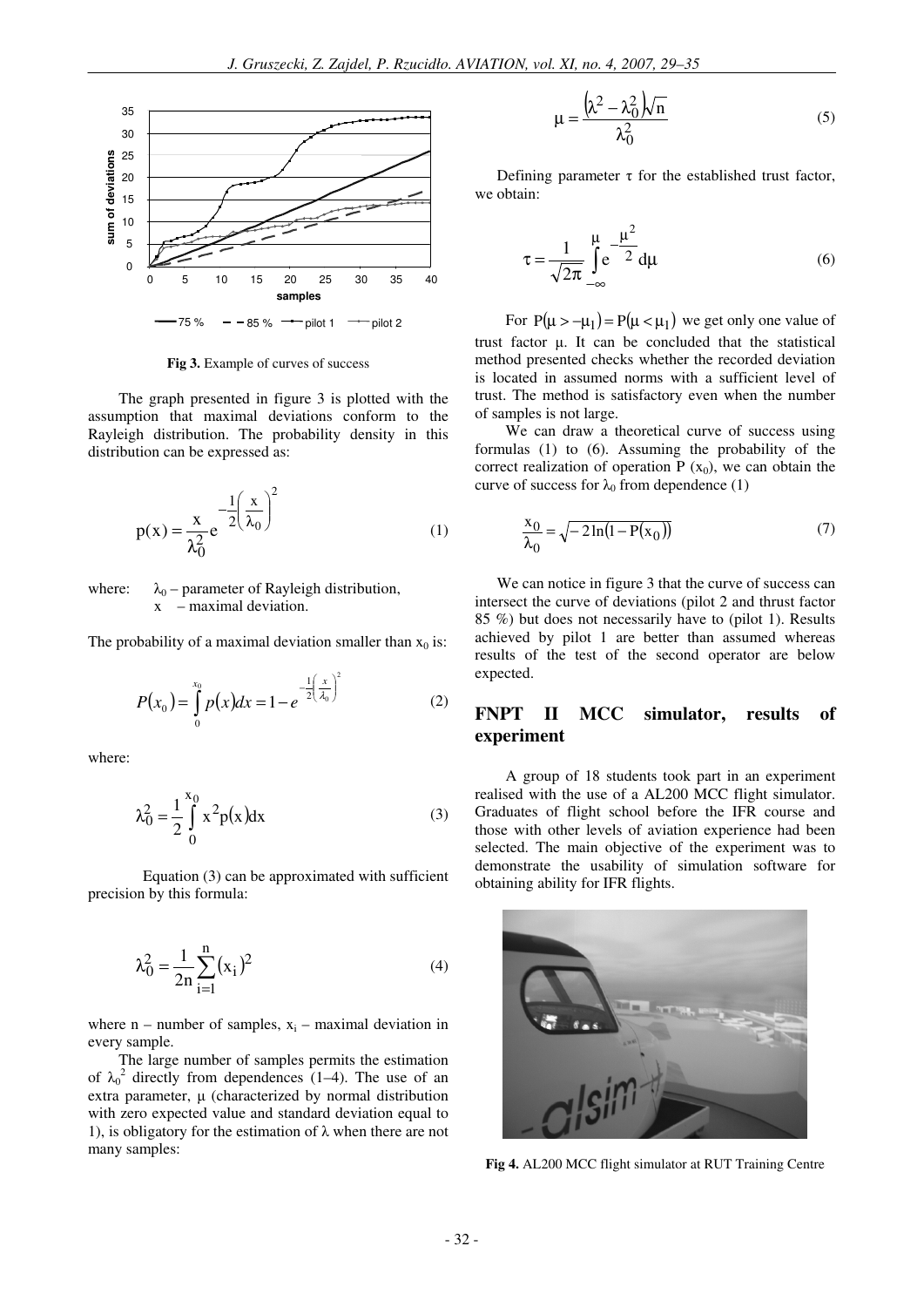Considering the wide variety of subjects of IFR flights, training was limited to standard procedures connected with NDB (*non directional radio beacon*). A theoretical IFR course preceded training on the simulator. A series of lectures was divided into two parts: scanning of indicators (part I) and methods of intercepting QDM (*Magnetic Bearing to the Station*) and QDR (*Reciprocal Magnetic Bearing*, the opposite of QDM) (part II). A group of eight students was selected for the next part of

the experiment after the theoretical course, WOMBAT test, and preliminary training on the simulator (Tab 2). The four students with the best results on WOMBAT and a large amount of flying time were selected as group B. The four students with the worst results on WOMBAT were assigned to group A. The group A training program was extended by extra hours on the PC flight simulator Flight Pro v 6.2.0.

| Number | Pilot/operator |                | Total flying<br>License<br>time $[h]$ |     | Commander<br>flying time [h] | <b>WOMBAT</b><br>(test) | Navigation<br>(test) |
|--------|----------------|----------------|---------------------------------------|-----|------------------------------|-------------------------|----------------------|
| 1.     | Student 1      |                | GL/AL                                 | 390 | 240                          | 237.0                   | 21                   |
| 2.     | Student 2      |                | AL                                    | 51  | 13                           | 217.8                   | 19                   |
| 3.     | Student 3      | B <sub>1</sub> | G                                     | 3   |                              | 371.2                   | 12                   |
| 4.     | Student 4      | B <sub>3</sub> | GL                                    | 140 | 108                          | 320.1                   | 23                   |
| 5.     | Student 5      | A2             | GL/AL                                 | 270 | 220                          | 206.1                   | 23                   |
| 6.     | Student 6      | B <sub>4</sub> | <b>GL/AL</b>                          | 70  | 20                           | 314.3                   | 24                   |
| 7.     | Student 7      |                | GL/AL                                 | 220 | 160                          | 291.7                   | 19                   |
| 8.     | Student 8      |                | G                                     | 35  | 5                            | 318.0                   | 21                   |
| 9.     | Student 9      |                | GL                                    | 120 | 75                           | 192.7                   | 23                   |
| 10.    | Student 10     |                | GL/AL                                 | 120 | 70                           | 280.4                   | 20                   |
| 11.    | Student 11     | A <sub>3</sub> | GL                                    | 100 | 65                           | 257.2                   | 21                   |
| 12.    | Student 12     | B <sub>2</sub> | GL                                    | 350 | 320                          | 338.9                   | 21                   |
| 13.    | Student 13     | A <sub>1</sub> | GL                                    | 95  | 65                           | 204.2                   | 24                   |
| 14.    | Student 14     |                | AL                                    | 51  | 12                           | 316.7                   | 14                   |
| 15.    | Student 15     | A <sup>4</sup> | G                                     | 40  | $\Omega$                     | 256.5                   | 20                   |
| 16.    | Student 16     |                | AL                                    | 33  | 4                            | 318.8                   | 14                   |
| 17.    | Student 17     |                | AL                                    | 72  | 24                           | 273.4                   | 19                   |
| 18.    | Student 18     |                | GL                                    | 60  | 40                           | 270.9                   | 18                   |

| <b>Table 2.</b> Qualification results of students |  |
|---------------------------------------------------|--|
|---------------------------------------------------|--|

AL – aircraft license, GL – glider license, G – glider experience, no license



**Fig 5.** Example of piloting task:

1. Descending to 2000 ft after passing NDB RZ.

2. Flight three minutes outbound RZ.

- 3. Interception of QDM 270 RZ after three minutes.
- 4. Maintaining heading of 270° and descending after passing NDB to landing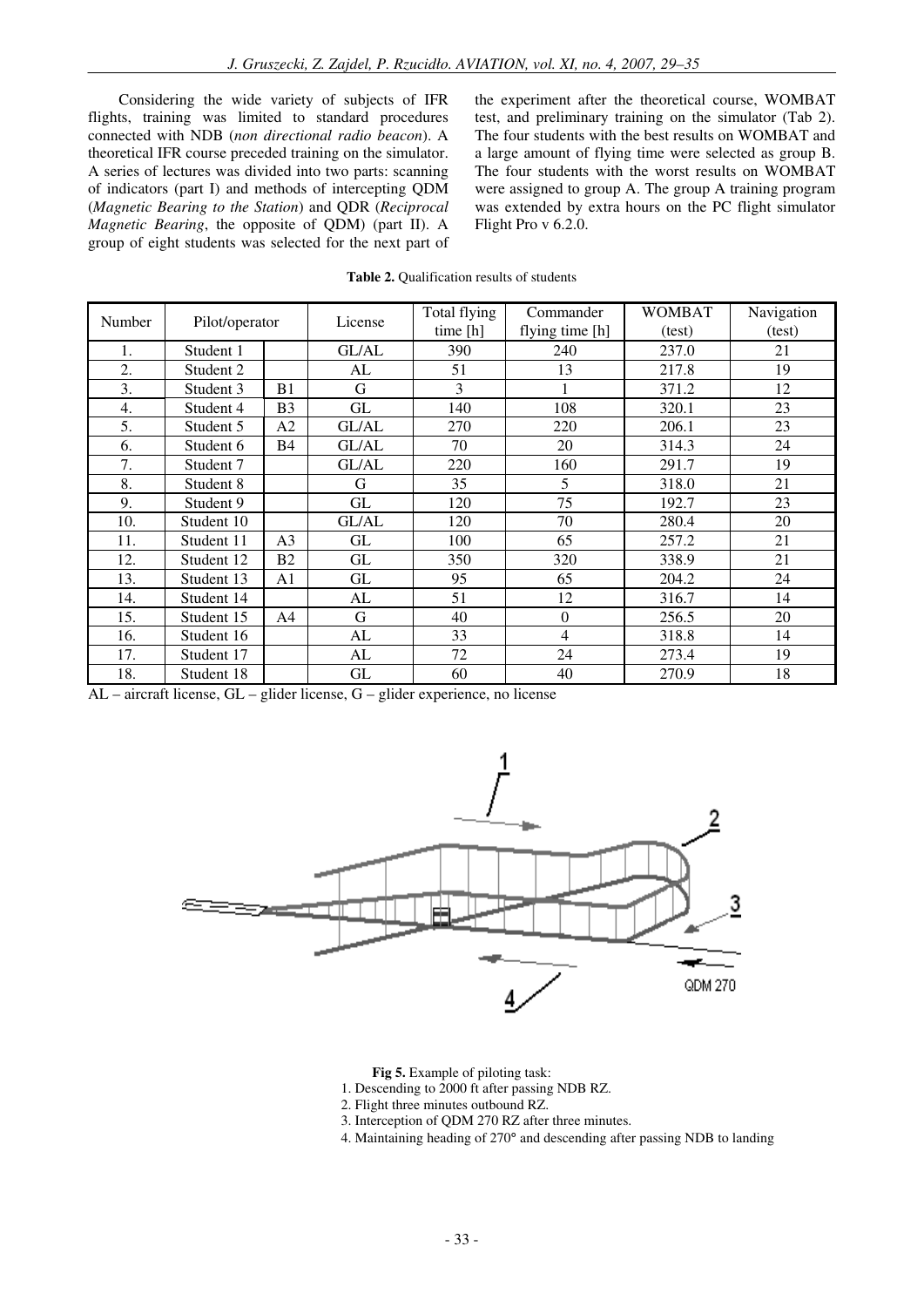| Sample | Deviation | $\mathbf{x}_i$ | $\Sigma x_i^2$ | Sample | Deviation | $X_i$ | $\Sigma x_i^2$ |
|--------|-----------|----------------|----------------|--------|-----------|-------|----------------|
|        | 0.00      | 1.00           | 1.00           | 21     | 0.00      | 0.80  | 18.24          |
| 2      | 0.20      | 0.80           | 1.64           | 22     | 0.00      | 1.00  | 19.24          |
| 3      | 0.40      | 0.60           | 2.00           | 23     | 0.60      | 0.40  | 19.40          |
| 4      | 0.60      | 0.40           | 2.16           | 24     | 0.60      | 0.40  | 19.56          |
| 5      | 0.40      | 0.60           | 2.52           | 25     | 0.80      | 0.20  | 19.60          |
| 6      | 0.40      | 0.60           | 2.88           | 26     | 0.20      | 0.80  | 20.24          |
| ⇁      | 0.00      | 1.00           | 3.88           | 27     | 0.40      | 0.60  | 20.60          |
| 8      | 0.40      | 0.60           | 4.24           | 28     | 0.40      | 0.60  | 20.96          |
| 9      | 0.00      | 1.40           | 6.20           | 29     | 0.60      | 0.40  | 21.12          |
| 10     | 0.00      | 1.40           | 8.16           | 30     | 0.40      | 0.60  | 21.48          |
| 11     | 0.00      | 1.60           | 10.72          | 31     | 0.60      | 0.40  | 21.64          |
| 12     | 0.00      | 1.20           | 12.16          | 32     | 0.80      | 0.20  | 21.68          |
| 13     | 0.40      | 0.60           | 12.52          | 33     | 0.80      | 0.20  | 21.72          |
| 14     | 0.60      | 0.40           | 12.68          | 34     | 0.80      | 0.20  | 21.76          |
| 15     | 0.60      | 0.40           | 12.84          | 35     | 0.6       | 0.40  | 21.92          |
| 16     | 0.40      | 0.60           | 13.20          | 36     | 0.6       | 0.40  | 22.08          |
| 17     | 0.20      | 0.80           | 13.84          | 37     | 0.8       | 0.20  | 22.12          |
| 18     | 0.40      | 0.60           | 14.20          | 38     | 0.6       | 0.40  | 22.28          |
| 19     | 0.00      | 1.20           | 15.64          | 39     | 0.8       | 0.20  | 22.32          |
| 20     | 0.00      | 1.40           | 17.60          | 40     |           | 0.00  | 22.32          |

**Table 3.** Results of an exemplary task



Fig 6. Graph of success based on results presented in table 3:

- 1 assumed curve of success:  $P(x_0)=75\%$ ,  $x_0=1$ ,
- 2 assumed curve of success:  $P(x_0)=90\%$ ,  $x_0=1$ ,
- 3 results obtained during test

Simulated flights included elementary elements of radio navigation. The performance of particular tasks, precision of manoeuvres, and maintenance of particular flights parameters were evaluated. An example of a piloting task performed during simulated flight is presented in figure 5. Reference data was obtained during simulated flight realized with the use of autopilot on an AL200MCC simulator. The method used to draw the success curve follows:

- description of tasks assigned for realisation on simulator,
- performance of simulated flights while parameters are recorded,
- assumption of maximal deviations  $x_0$  (Tab 1),
- assumption of trust level  $\tau$  for probability of maximal deviation  $P(x_0)$ ,
- calculation of  $\lambda_0$ ,
- definition of deviation of analyzed flight parameters and drawing of success curve (as sum of deviations in function of number of samples).

A set of results of an exemplary task is presented in table 3. The curve of success plotted for the participant in this experiment is presented in figure 6.

Analysing the curve of success, we can see that the operator achieved an adequate level of performance after 34 samples (assuming probability  $P(x_0) = 75v$  %). The intersection of curve 1 and 3 in 34 samples and next the slow increment of 3 indicates that the training process has been successfully completed. With the assumption that probability  $P(x_0)=90\%$ , there was no transition from the learning process to certain control of the aircraft.

A comprehensive record of the experiments performed has been presented in work [1]. This work is available at the Department of Avionics and Control of the Faculty of Mechanical Engineering and Aeronautics of the Rzeszow University of Technology.

## **WOMBAT test**

As presented in chapter 3, the selection process of pilots/operators was based on the WOMBAT system [5]. This system is a very important informatics tool that permits the objective verification of a pilot's skills, a pilot's predisposition for fast and adequate adaptation, and a pilot's ability to make faultless inferences. The WOMBAT situational awareness and stress tolerance test is a modern psychological assessment tool for selecting complex system operators such as pilots and air traffic controllers [5].

Operator performance depends largely on situational awareness. An operator of a complex system must search for, evaluate, and integrate information about all relevant events, conditions, and resources; quickly assess changes in situational priorities; and allocate attention accordingly. To determine an individual's aptitude to meet these demands requires a complex test in which high scores depend on [5, 6]:

finding out what is important now and in the long run and allocating priorities accordingly,